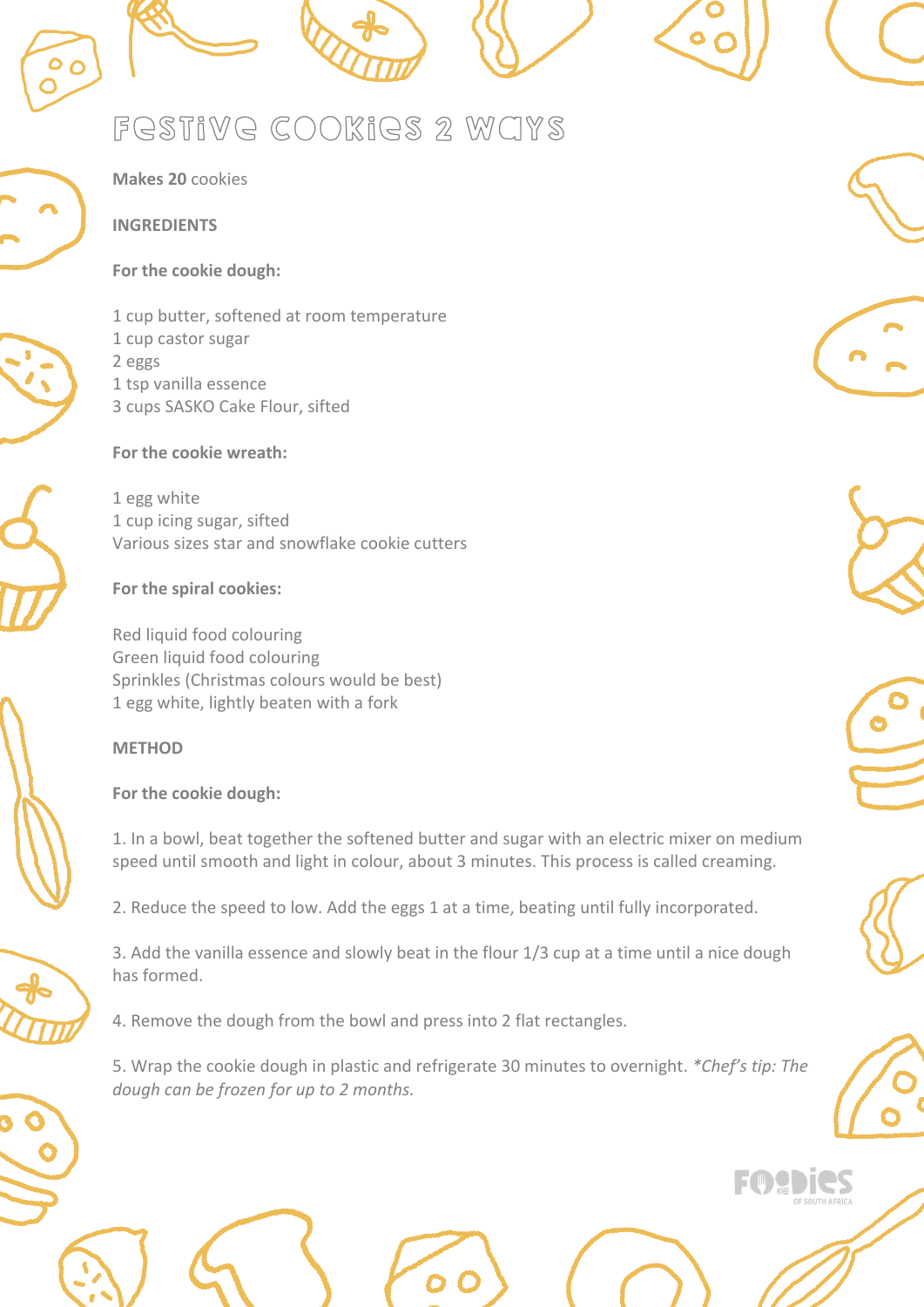







1. Preheat the oven to 170℃ and line a large baking tray with baking paper.

2. Remove the cookie dough from the fridge and roll it out about 1cm thick on a floured surface.

3. Cut out as many cookies as possible using a snowflake- and star-shaped cookie cutter and place each cut out on the baking paper.

4. Refrigerate the cookie dough shapes for another 20 minutes to hold shape when baking.

5. Bake the cookies for about 12 minutes, until golden. Allow to cool for 10 minutes on the baking tray before transferring to a wire rack to cool completely.

6. Make royal icing by whisking egg whites until fluffy. Beat in icing sugar until icing is thick and glossy and a pipeable consistency.

- 7. Pour into a piping bag with a very small round nozzle.
- 8. Decorate your cookies with festive patterns and leave to dry completely.

9. Once the icing has dried and hardened, arrange the cookies in a circular (wreath) formation, sticking them together with small blobs of royal icing.

10. Place on your table as a BEAUTIFUL centrepiece and ENJOY!



**For the spiral cookies:**

1. Preheat the oven to 160℃ and line a large baking tray with baking paper and some flour.

2. Divide cookie dough into 3 equal parts. Knead 1 ml red food colouring into one part, and green into the other, leaving the other free of colour. The amount of food colouring can be adjusted slightly to make the desired shade.

3. Roll out each dough ball to 1/2 cm thick on the floured baking paper. Brush each dough sheet with egg white.

- 4. Layer each sheet of dough over the other to create 3 layers of colour.
- 5. Gently roll inwards to create a log and brush the outside lightly with egg white.
- 6. Fill a try with sprinkles and roll the log in them to coat completely.
- 7. Wrap the log in plastic wrap and place in the freezer for 1 hour.